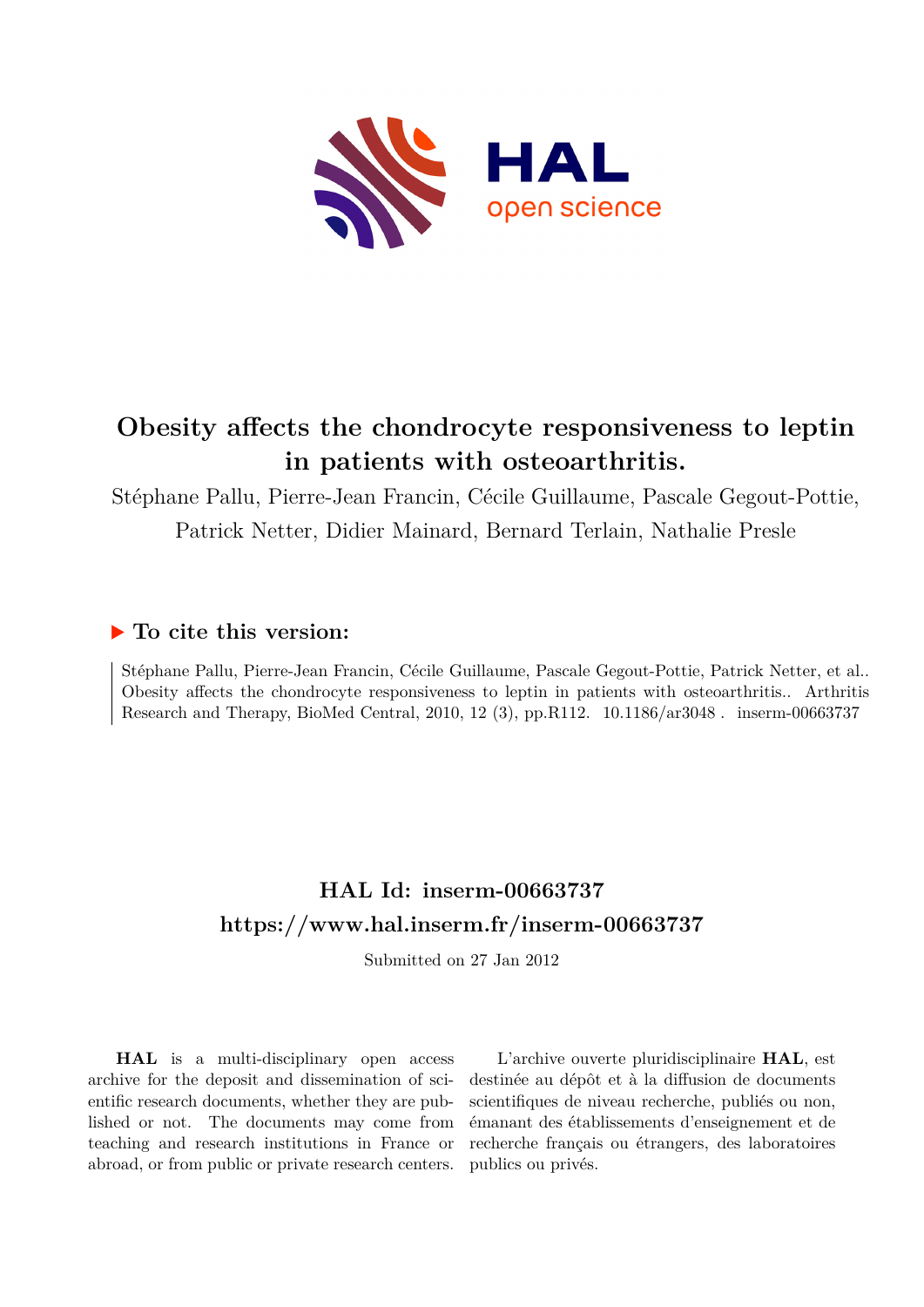# **RESEARCH ARTICLE Open Access**

# Obesity affects the chondrocyte responsiveness to leptin in patients with osteoarthritis

Stéphane Pallu<sup>†1</sup>, Pierre-Jean Francin<sup>†2</sup>, Cécile Guillaume<sup>2</sup>, Pascale Gegout-Pottie<sup>2</sup>, Patrick Netter<sup>2</sup>, Didier Mainard<sup>2</sup>, Bernard Terlain2 and Nathalie Presle\*2

### **Abstract**

**Introduction:** Increasing evidence support the regulatory role of leptin in osteoarthritis (OA). As high circulating concentrations of leptin disrupt the physiological function of the adipokine in obese individuals, the current study has been undertaken to determine whether the elevated levels of leptin found in the joint from obese OA patients also induce changes in the chondrocyte response to leptin.

**Methods:** Chondrocytes isolated from OA patients with various body mass index (BMI) were treated with 20, 100 or 500 ng/ml of leptin. The expression of cartilage-specific components (aggrecan, type 2 collagen), as well as regulatory (IGF-1, TGFβ, MMP-13, TIMP 2) or inflammatory (COX-2, iNOS, IL-1) factors was investigated by real-time PCR to evaluate chondrocyte responsiveness to leptin. Furthermore, the effect of body mass index (BMI) on leptin signalling pathways was analyzed with an enzyme-linked immunosorbent assay for STATs activation.

**Results:** Leptin at 20 ng/ml was unable to modulate gene expression in chondrocytes, except for MMP-13 in obese OA patients. Higher leptin levels induced the expression of IGF-1, type 2 collagen, TIMP-2 and MMP-13. However, the activity of the adipokine was shown to be critically dependent on both the concentration and the BMI of the patients with a negative association between the activation of regulated genes and BMI for 100 ng/ml of adipokine, but a positive association between chondrocyte responsiveness and BMI for the highest leptin dose. In addition, the gene encoding MMP-13 was identified as a target of leptin for chondrocytes originated from obese patients while mRNA level of TIMP-2 was increased in leptin-treated chondrocytes collected from normal or overweight patients. The adipokine at 500 ng/ml triggered signal transduction through a STAT-dependent pathway while 100 ng/ml of leptin failed to activate STAT 3 but induced STAT 1α phosphorylation in chondrocytes obtained from obese patients.

**Conclusions:** The current study clearly showed that characteristics of OA patients and more expecially obesity may affect the responsiveness of cultured chondrocytes to leptin. In addition, the BMI-dependent effect of leptin for the expression of TIMP-2 and MMP-13 may explain why obesity is associated with an increased risk for OA.

#### **Introduction**

Being obese is associated with elevated risks for an array of chronic diseases including osteoarthritis (OA). The effect of biomechanical loading on cartilage may explain part of the increased risk for knee OA in overweight people. However, the risk factor for the onset and progression of OA in non-weight-bearing joints such as hands has also been shown to be associated with body mass index (BMI) [1]. In fact, recent studies indicate that adiposity rather than simply excess body mass is detrimental to the knee joint and suggest that metabolic factors associated with adiposity may contribute to OA. The fat mass is associated with the loss of knee cartilage volume and the reduction in body fat is more closely related to symptomatic relief in knee OA than the loss of body weight [2- 4]. In addition, Wang and colleagues demonstrated that the risk of primary knee and hip replacement for OA relates to both adipose mass and central adiposity [5].

Identifying the role of adipose-derived proteins in the development and progression of joint disorders has been the aim of increasing investigations, and recent studies propose leptin as a key mediator linking obesity to OA



© 2010 Pallu et al.; licensee BioMed Central Ltd. This is an open access article distributed under the terms of the Creative Commons **BioMed** Central Attribution License (http://creativecommons.org/licenses/by/2.0), which permits unrestricted use, distribution, and reproduction in any medium, provided the original work is properly cited.

<sup>\*</sup> Correspondence: nathalie.presle@medecine.uhp-nancy.fr

<sup>2</sup> UMR CNRS-UHP 7561, Faculté de Médecine, Avenue de la forêt de Haye, BP

<sup>184, 54505</sup> Vandoeuvre-les-Nancy, France

<sup>†</sup> Contributed equally

Full list of author information is available at the end of the article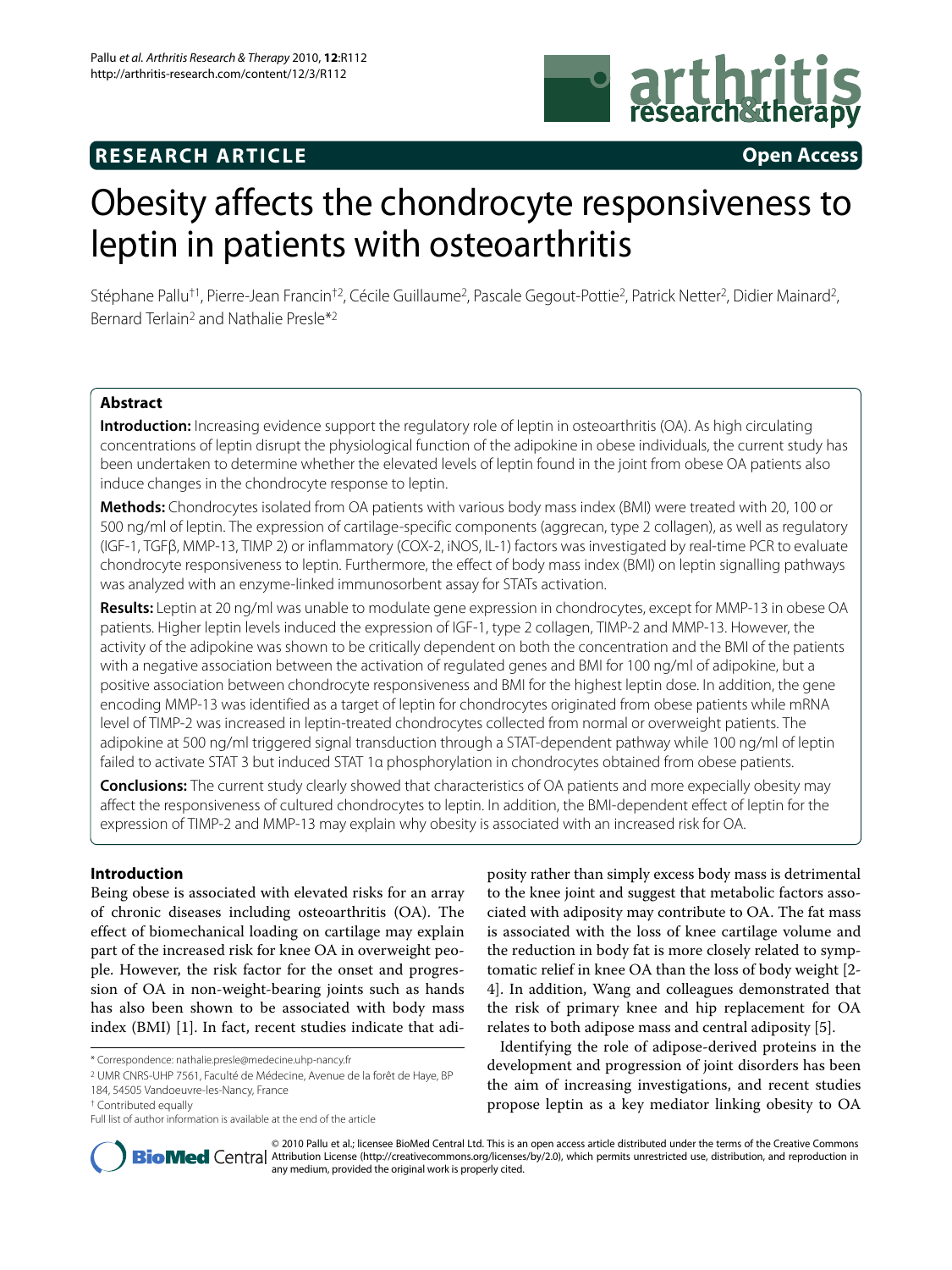[2,6,7]. Among adipokines found in the synovial fluid obtained from OA patients, leptin is the only one for which joint levels exceed those determined in paired serum [8,9]. The expression of leptin and its functional receptor is strongly up-regulated in human OA cartilage and is related to the grade of cartilage destruction [9,10]. Although leptin may be a local factor able to modulate chondrocyte functions, its contribution in OA remains unclear. The adipokine stimulates the expression of growth factors and the synthesis of extracellular matrix [10,11]. Beside this stimulatory effect on cartilage production, leptin modulates the degradative functions of the chondrocytes through up-regulation of matrix metalloproteases (MMP)-9 and -13 and interleukin (IL)-1 [9,12]. Moreover, leptin was shown to enhance the synthesis of proinflammatory mediators in human OA cartilage [13] and to potentiate the IL-1-mediated production of nitric oxide, which is known to contribute to cartilage matrix loss [14]. Whatever these ambivalent effects, the most important evidence for the role of leptin in the development of OA is the lack of any increased spontaneous degenerative changes in obese mice with impaired leptin signalling compared with lean wild-type mice, indicating that leptin is required to increase the incidence of OA due to extreme adiposity [7].

Although previous studies have addressed the potential role of leptin in OA, the influence of BMI on chondrocyte response to the adipokine has not been investigated. Obese OA patients exhibit elevated leptin levels in synovial fluid and a high expression of leptin in cartilage compared with lean patients, indicating that local hyperleptinemia may be found in the joint. Interestingly, obesity is characterized by a systemic hyperleptinemia whereas leptin should promote weight loss through its effects on food intake and energy expenditure in the hypothalamus. This defect in leptin action in obese individuals suggests that human obesity may be associated with central resistance to leptin [15]. The present study was therefore designed to determine whether such loss of leptin activity also occurs in cartilage. For this purpose, chondrocytes isolated from OA patients with various BMIs ranging from 22 to 40 kg/m2 were treated with various concentrations of leptin (20, 100 and 500 ng/ml). RT-PCR analysis for genes encoding cartilage components (aggrecan and type 2 collagen) as well as factors involved in matrix remodeling, that is insulin growth factor-1 (IGF-1), transforming growth factor-β (TGFβ), MMP-13 and tissue inhibitors of metalloproteinase (TIMPs), or in inflammation, that is cyclooxygenase-2 (COX-2), inducible nitric oxide synthase (iNOS) and IL-1, were then performed to evaluate chondrocyte responsiveness to leptin.

#### **Materials and methods**

#### **Isolation and treatment of human chondrocytes**

Articular cartilage samples were obtained from femoral condyles and tibial plateaus of patients undergoing total knee replacement surgery (n = 25; mean age 68.9  $\pm$  9.5 years, range 52 to 82 years; mean BMI 31  $\pm$  5.3 kg/m<sup>2</sup>, range 22.5 to 40.3 kg/m<sup>2</sup>). Knee OA was diagnosed from clinical and radiologic evaluations based on the American College of Rheumatology criteria [16]. Detailed clinical data were obtained from patients regarding grade of physical activity, BMI, presence of pain, and stiffness and swelling of the joint. The study protocol conformed to the ethical guidelines of the Declaration of Helsinki, and written informed consent was obtained from each participant.

Chondrocytes were isolated after a sequential digestion of cartilage tissues with pronase (0.15%, w/v) (Roche Applied Science, Mannheim, Germany) for three hours at 37°C and collagenase B (0.2%, w/v) (Roche Applied Science, Mannheim, Germany) overnight at 37°C. After centrifugation of the resulting cells and suspension in Dulbecco's Modified Eagles Medium/Ham's F-12 (Invitrogen, Cergy-Pontoise, France) supplemented with 5% (v/ v) fetal calf serum, 100 U/ml penicillin-streptomycin, and 2 mM L-glutamine (Invitrogen, Cergy-Pontoise, France), chondrocytes were expanded at 37°C in a monolayer in a humidified atmosphere containing 5% carbon dioxide until reaching confluence. Human chondrocytes were seeded thereafter in six-well plates. After overnight starvation in serum-free medium and subsequent change of serum-free culture medium two hours before leptin treatment, chondrocytes were incubated in serum-deprived medium with or without human recombinant leptin (20, 100 or 500 ng/ml) (R&D Systems, Abingdon, UK) for 24 hours.

#### **RNA isolation and real-time reverse transcriptasepolymerase chain reaction**

Total RNA was extracted from chondrocytes using the RNeasy Mini Kit (Qiagen, Courtaboeuf, France). The integrity of the isolated RNA was assessed by ethidium bromide staining on agarose gel and the concentration was determined by measurement of the optical density at 260 nm on a NanoDrop ND-1000 Spectrophotometer (Labtech, Palaiseau, France). RNA samples were then reverse-transcribed for 1.5 hours at 37°C to complementary DNA using Moloney murine leukemia virus reverse transcriptase (M-MLV-RT; 200 U; Gibco BRL, Cergy-Pontoise, France), deoxynucleotide triphosphates (dNTP; 5 mM), DTT (0.1 M) and anchored 15 mer oligo-dT primers (100 pmol; MWG biotech SA, Courtaboeuf, France).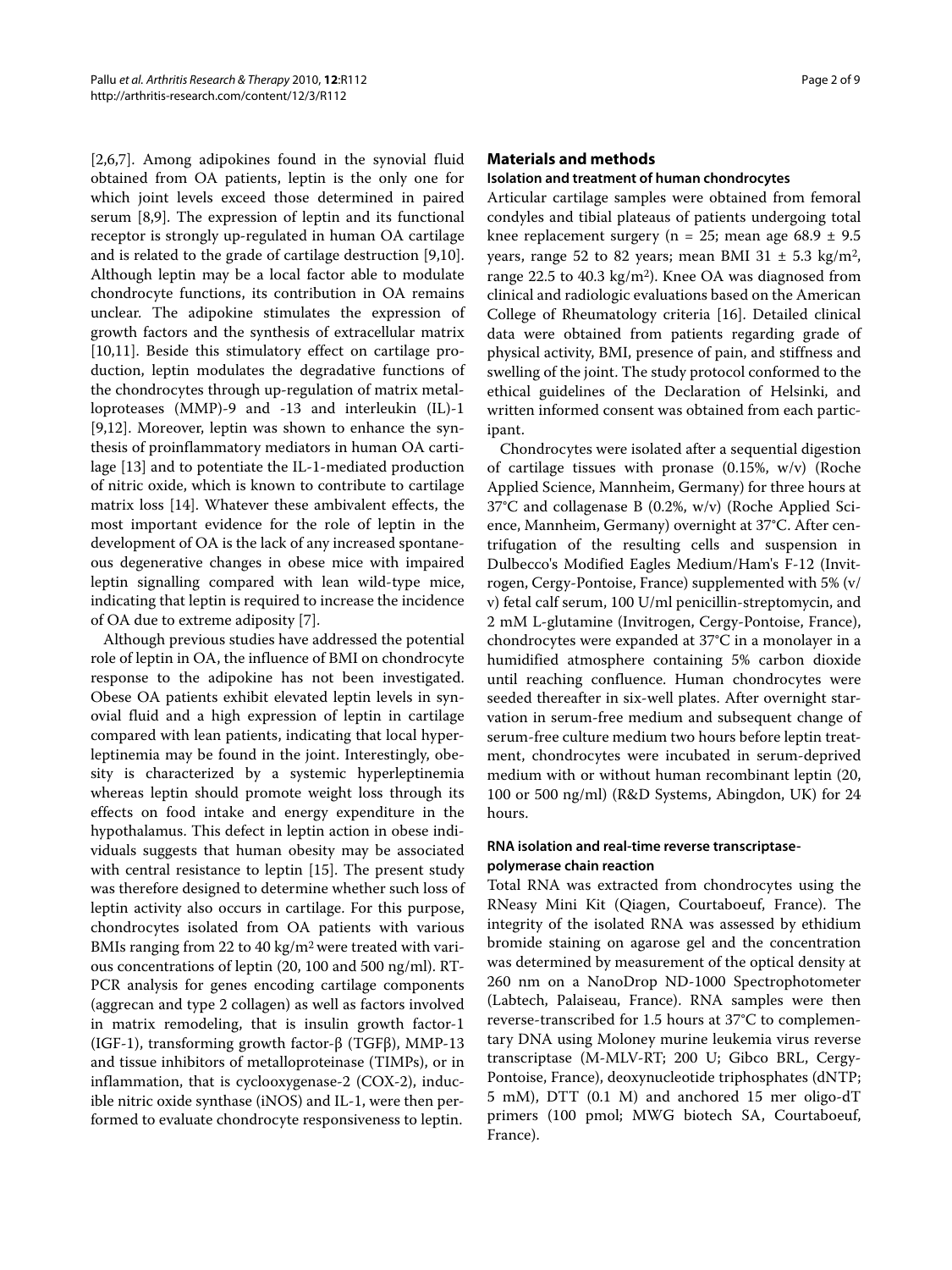Gene expression was analyzed by quantitative real-time PCR (Lightcycler, Roche, Mannheim, Germany) using the SYBRgreen master mix system (Qiagen, Courtaboeuf, France). The conditions for amplification were: initial activation step at 95°C for 15 minutes, denaturation at 94°C for 45 seconds, hybridization of primers at defined temperature Tm for 45 seconds and elongation at 72°C for 1 minute. The gene-specific primer pairs optimized for this method, the Tm as annealing temperature and the corresponding product size are summarized in Table 1. As a control of the amplification specificity, melting curve analysis was performed for each PCR experiment to separate the specific product from the non-specific products (if any). Each run included positive and negative controls. For standardization of gene expression levels, mRNA ratios relative to RP29 as housekeeping gene were calculated, and real-time quantitative data were analyzed using the ΔΔCt method.

#### **Determination of STATs activation**

After treatment of chondrocytes with leptin (100 or 500 ng/ml) for 10 minutes, the nuclear extracts were prepared using the Nuclear Extract kit (Active motif, Rixensart, Belgium). Protein concentration was measured by the BCA protein assay. The activation of the signal transducer and activator of transcription (STAT) pathway by leptin was then monitored using an ELISA-based kit specific for STAT 1α, STAT 3, STAT 5A et 5B (TransAM STAT family kit, Active motif, Rixensart, Belgium).

#### **Data analysis**

Results were expressed as means ± standard error of the mean of at least three measurements. Statistical analysis

| Gene            | <b>Sequences</b>                                                       | Temp (°C) | Amplicon size (bp)<br>85 |  |
|-----------------|------------------------------------------------------------------------|-----------|--------------------------|--|
| Aggrecan        | Fw TCG AGG ACA GCG AGG CC<br>Ry TCG AGG GTG TAG CGT GTA GAG A          | 61        |                          |  |
| Collagen type 2 | Fw ATG ACA ATC TGG CTG CCA<br>Ry CTT CAG GGC AGT GTA CGT               | 58        | 200                      |  |
| $IGF-1$         | Fw GTA TTG CGC ACC CCT CAA<br>Rv TTG TTT CCT GCA CTC CCT CT            | 57        | 126                      |  |
| $TGF\beta$      | Fw TGC GGC AGC TGT ACA TTG A<br>Ry TGG TTG TAC AGG GCC AGG A           | 59        | 186                      |  |
| <b>MMP-13</b>   | Fw TGG TGG TGA TGA AGA TGA TTT G<br>RV TCT AAG CCG AAG AAA GAC TGC     | 57        | 125                      |  |
| TIMP-2          | FW CTT CTT TCC TCC AAC GTC<br>RV AAA GCG GTC AGT GAG AAG GA            | 57        | 183                      |  |
| $COX-2$         | Fw GCT GGA ACA TGG AAT TAC CCA<br>RV CTT TCT GTA CTG CGG GTG GAA       | 58        | 98                       |  |
| <b>iNOS</b>     | Fw ACA AGC CTA CCC CTC CAG AT<br>RV TCC CGT CAG TTG GTA GGT TC         | 59        | 157                      |  |
| $IL-1$          | Fw GGA CAA GCT GAG GAA GAT GC<br>RV TCG TTA TCC CAT GTG TCG AA         | 57        | 120                      |  |
| <b>RP 29</b>    | Fw AAG ATG GGT CAC CAG CAG GTC TAC TG<br>Ry AGA CGC GGC AAG AGC GAG AA | 59        | 153                      |  |

#### **Table 1: Thermal cycling conditions for real time PCR**

bp, base pairs; COX-2, cyclooxygenase-2; IGF-1, insulin growth factor-1; MMP, matrix metalloproteinase; iNOS, inducible nitric oxide synthase; Temp, temperature; TGF, transforming growth factor; TIMP, tissue inhibitor of metalloproteinase; IL-1, interleukin-1.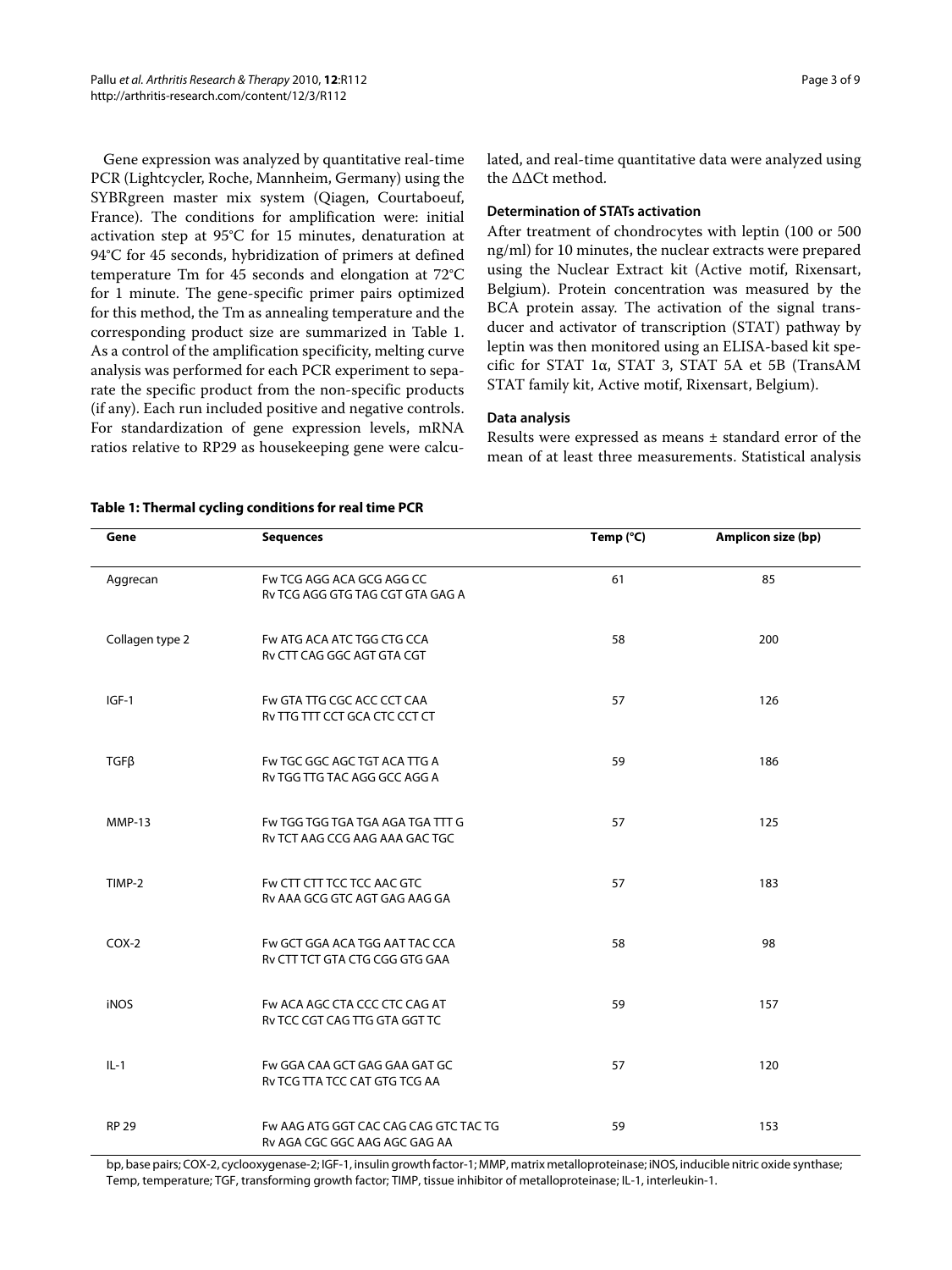was conducted with SPSS software (SPSS Inc., Chicago, IL, USA). Comparisons between treated and untreated chondrocytes were analyzed using the non-parametric U-Mann Whitney test. The Spearman's rho correlation method was used to evaluate the relation between gene expression and the BMI. A *P* value less than 0.05 was considered significant for differences and correlations.

#### **Results**

The effect of various leptin treatments was determined in human OA chondrocytes categorized in two groups according to the BMI value of the patients from whom they originated. The treatment group details showing information on sample size, sex distribution, age and BMI are reported in Table 2.

#### **Baseline gene expression in non-stimulated chondrocytes**

Before examining leptin effects, we investigated the baseline gene expression pattern in both groups. The results indicated that non-stimulated chondrocytes obtained from obese patients overexpressed IGF-1, TGFβ, aggrecan and TIMP-2 compared with cells provided by normal or overweight patients (Figure 1). The expression of MMP-13 was slightly but significantly increased in patients with BMI of more than 30 kg/m2. By contrast, no significant difference was observed for type 2 collagen or COX-2, and we failed to detect mRNA for iNOS and IL-1 in untreated cells.

#### **Effect of leptin on gene expression in OA chondrocyte**

The recombinant adipokine induced a change in the expression of genes encoding cartilage-specific elements and regulating factors depending on the concentration applied and the BMI of the patients.

Leptin at 20 ng/ml was unable to significantly modulate gene expression in chondrocytes, except for MMP-13 in obese OA patients (Figure 2).

The RT-PCR analysis showed a dose-dependent effect of leptin on the expression of type 2 collagen. mRNA was strongly overexpressed in chondrocytes collected from normal or overweight patients upon treatment with 100 ng/ml of leptin. However, this stimulatory effect did not exist at 500 ng/ml. By contrast, the highest concentration

of leptin was required to up-regulate type 2 collagen in chondrocytes isolated from obese patients (Figure 2).

Treatment with 100 ng/ml of leptin of chondrocytes originated from patients with BMI of more than 30 kg/m<sup>2</sup> slightly but significantly increased the expression of aggrecan (Figure 2). An elevated level of aggrecan mRNA was also found at 500 ng/ml of leptin for both BMI patient groups, but the difference with unstimulated cells did not reach statistical significance.

The effect of leptin on the expression of growth factors was different between IGF-1 and TGFβ. The expression of TGFβ remained unchanged in both groups of patients whatever the leptin concentration used. By contrast, leptin induced the expression of IGF-1 with a pattern of response similar to that found for type 2 collagen. The adipokine at 100 ng/ml increased the mRNA level of IGF-1 in chondrocytes obtained from normal or overweight patients (Figure 2). However, this stimulatory effect was not shown at higher concentration. Chondrocytes from obese OA patients exhibited an opposite response to the adipokine with a lack of significant effect on IGF-1 expression at 100 ng/ml but a strong up-regulation of IGF-1 at 500 ng/ml of leptin (Figure 2).

The gene encoding MMP-13 was not identified as a significant target of leptin for chondrocytes originated from normal or overweight patients. By contrast, leptin dosedependently induced the expression of the degradative enzyme in chondrocytes obtained from obese patients (Figure 2).

The expression of TIMP-2 in chondrocytes from normal or overweight patients was highly up-regulated upon treatment with 100 ng/ml of leptin, as a more than fivefold increase over the control value was achieved with this concentration of adipokine. However, the adipokine did not show any effect when cells derived from patients with BMI of more than 30 kg/m2 were stimulated with 500 ng/ml of leptin. Similarly, leptin did not induce any change in the mRNA level of TIMP-2 in cells isolated from obese patients (Figure 2).

Further investigations on the effect of leptin on the expression of inflammatory mediators indicated that the adipokine was not able to modulate the mRNA level of

|                 | Leptin 20 ng/ml   |              | Leptin 100 ng/ml  |                 | Leptin 500 ng/ml  |              |
|-----------------|-------------------|--------------|-------------------|-----------------|-------------------|--------------|
|                 | <b>BMI &lt;30</b> | BMI > 30     | <b>BMI &lt;30</b> | BMI > 30        | <b>BMI &lt;30</b> | BMI > 30     |
| N               | 5(3 F, 2 M)       | 5(2 F, 3 M)  | 8 (5 F, 3 M)      | 11 $(7 F, 4 M)$ | 8(5 F, 3 M)       | 9(6 F, 3 M)  |
| Age (years)     | 69.4 (4.5)        | 67.8(4.5)    | 71.3(4.1)         | 68(2.4)         | 68.4(3.5)         | 67.7(2.6)    |
| BMI ( $kg/m2$ ) | 26.04 (1.02)      | 33.38 (1.85) | 26.78 (0.78)      | 34.45 (1.10)    | 26.24 (0.68)      | 35.44 (1.31) |

Values are expressed as mean (standard error of the mean). BMI, body mass index; F, female; M, male.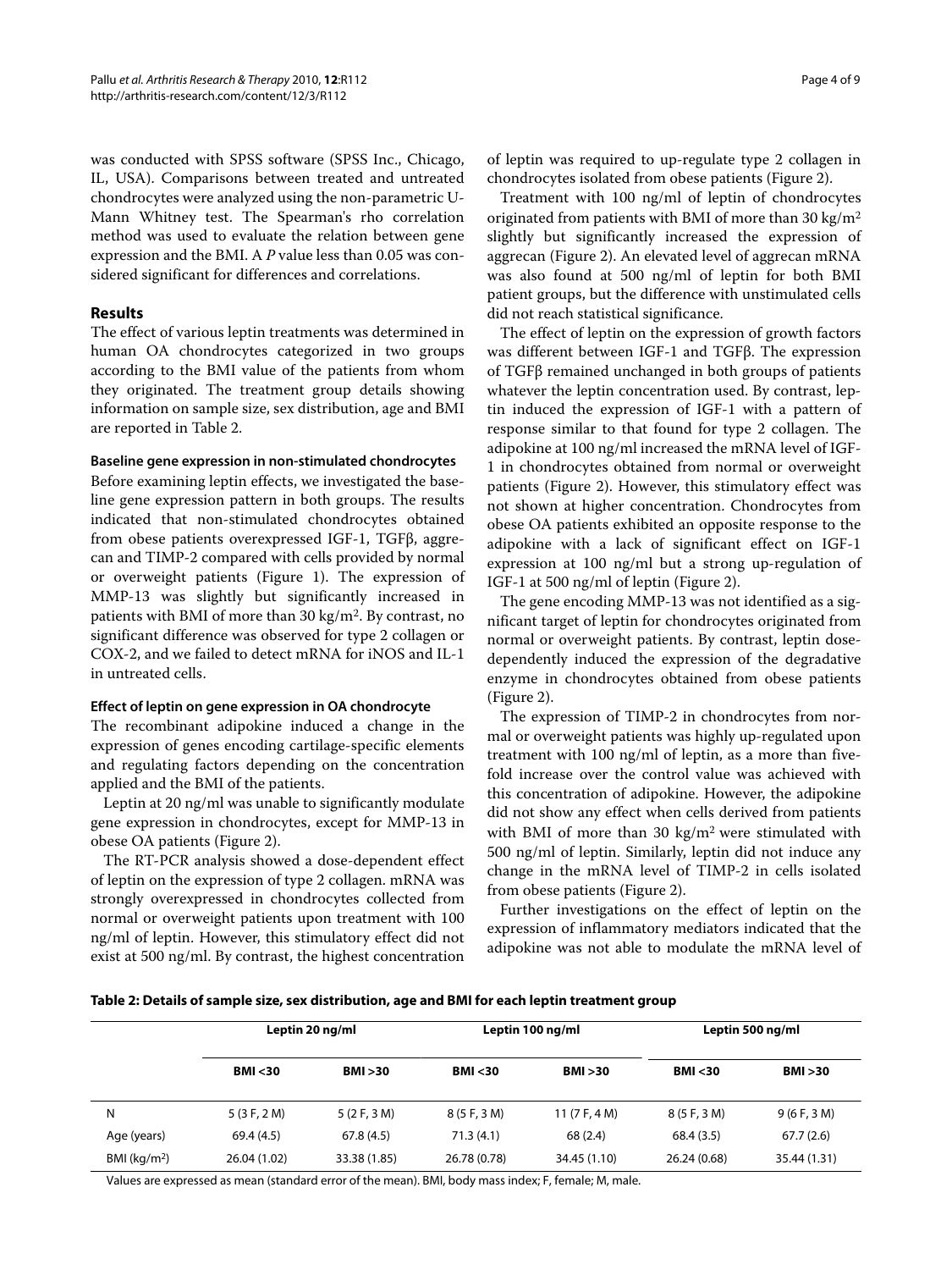

patient, experiments was performed in triplicate. Results were expressed as mean ± standard error of the mean of variation found in obese osteoarthritis (OA) patients (body mass index (BMI) >30 kg/m<sup>2</sup>, n = 13) over values obtained in normal or overweight OA patients (BMI <30 kg/m<sup>2</sup>, n = 12). \* P < 0.05 between obese and normal or overweight patients. COX-2, cyclooxygenase-2; IGF-1, insulin growth factor-1; MMP, matrix metalloproteinase; TGFβ, transforming growth factor-β; TIMP, tissue inhibitor of metalloproteinase.

iNOS and IL-1. COX-2 was slightly up-regulated by leptin, but the difference with untreated cells reached statistical significance only with chondrocytes obtained from obese patients and stimulated with 100 ng/ml of leptin.

#### **Role of BMI on leptin effects**

The effect of leptin on gene expression was shown to be dependent on the BMI of patients from whom the cells were originating. The gene encoding TIMP-2 was induced in chondrocytes obtained from normal or overweight patients while mRNA level of MMP-13 or COX-2 was increased in leptin-treated chondrocytes collected from obese OA patients. In addition, the BMI changed the leptin dose-response of chondrocytes. The responsiveness found with 100 ng/ml of leptin in chondrocytes obtained from normal or overweight patients was not present at the highest concentration of adipokine. By contrast, leptin up-regulated gene expression in a dosedependent manner in chondrocytes collected from obese OA patients as cells required an elevated level of leptin to be responsive (Figure 2). Based on this BMI-dependent leptin dose-response of chondrocytes, we demonstrated that the stimulatory effect of leptin at 100 ng/ml on the expression of IGF-1, collagen type 2 and TIMP-2 was negatively related to the BMI of the patients while a positive association between chondrocyte responsiveness and BMI was found at 500 ng/ml of leptin for IGF-1, collagen type 2 and MMP-13 (Figure 3).

### **Effect of leptin on the STAT pathway**

The activation of STAT has been investigated to determine whether BMI may affect the leptin signalling pathway. The highest adipokine concentration induced an early activation of STAT  $1\alpha$  and STAT 3 (Figure 4). By contrast, the phosphorylation of STAT 5A and 5B in leptin-stimulated chondrocytes remained unchanged compared with untreated cells (data not shown). Leptin at 100 ng/ml was unable to activate the STAT pathway, except for STAT 1α in chondrocytes collected from OA patients with BMI of more than 30 kg/m2. The level of STAT activation increased with the BMI, but the difference between both groups of patients did not reach statistical significance.

#### **Discussion**

As a defect in leptin action on body weight homeostasis has been reported for obese individuals despite high serum leptin concentrations, the current study was undertaken to determine whether chondrocytes from obese OA patients that are exposed to elevated leptin levels, exhibit an altered response to leptin.

Before examining the effect of BMI on chondrocyte responsiveness to leptin, we compared the gene expression pattern between obese and non obese OA patients. The RT-PCR analysis showed major changes between both groups with an elevated mRNA level of growth factors, aggrecan and TIMP-2 in chondrocytes from obese patients suggesting that the chondrocyte metabolic activ-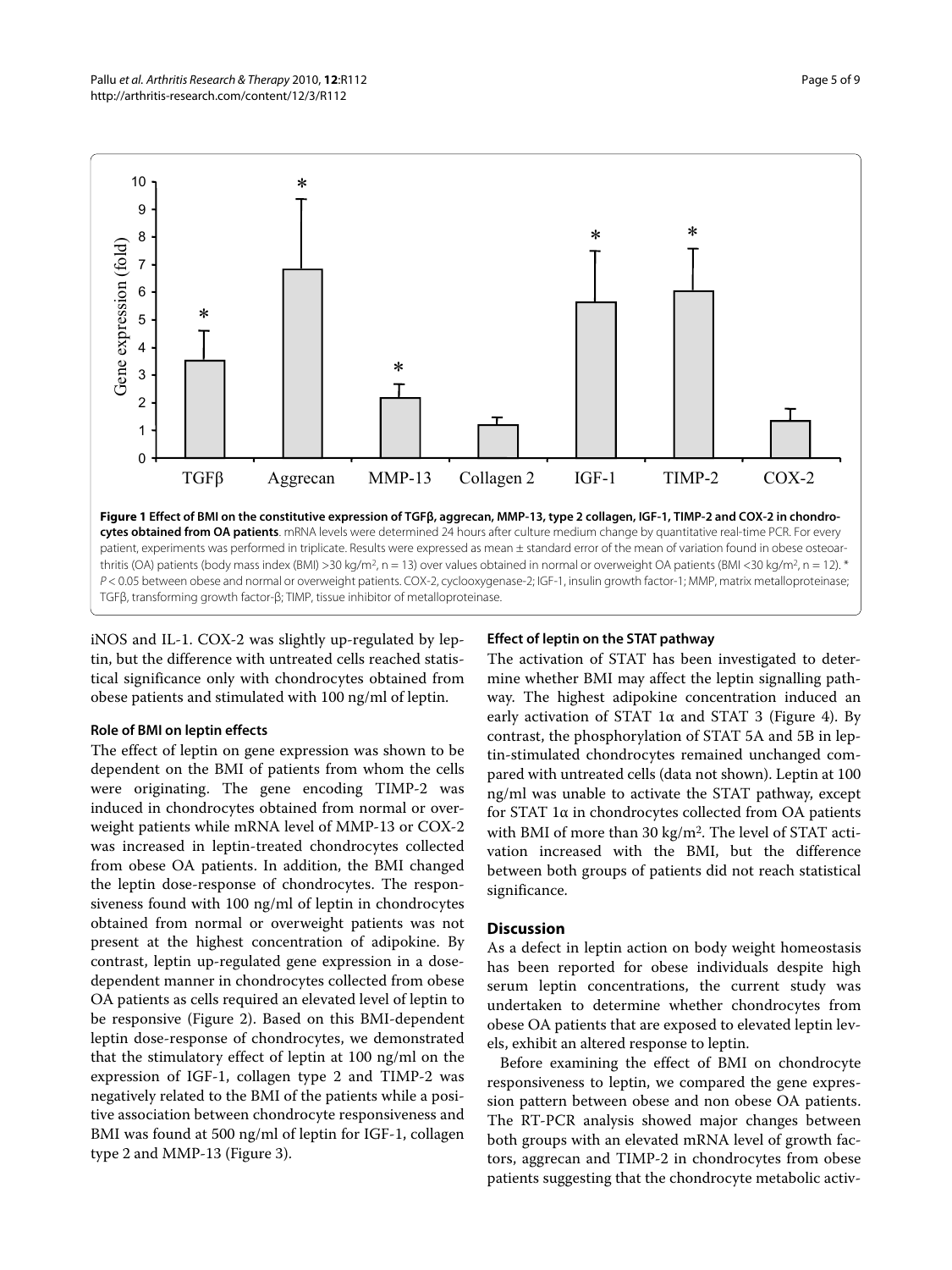

**Figure 2 Effect of leptin on the expression of TGFβ, IGF-1, type 2 collagen, aggrecan, TIMP-2, COX-2 and MMP-13 in chondrocytes obtained from normal or overweight and obese OA patients**. Normal or overweight osteoarthritis (OA) patients: body mass index (BMI)  $<$ 30 kg/m<sup>2</sup>; n = 5 for 20 ng/ml and n = 8 for 100 and 500 ng/ml. Obese OA patients: BMI > 30 kg/m<sup>2</sup>; n = 5 for 20 ng/ml, n = 11 for 100 ng/ml and  $n = 9$  for 500 ng/ml. Quantitative real-time PCR analysis were performed 24 hours after exposure of chondrocytes to 20, 100 or 500 ng/ ml of leptin. For every patient, experiments were carried out in triplicate and results were expressed as means ± standard error of the mean over control values.  $* P < 0.05$  between leptin-treated and control chondrocytes. COX-2, cyclooxygenase-2; IGF-1, insulin growth factor-1; MMP, matrix metalloproteinase; TGFβ, transforming growth factor-β; TIMP, tissue inhibitor of metalloproteinase.

ity is increased with obesity. Such overexpression of TGFβ, IGF-1 and TIMP-2 has been previously reported in subcutaneous adipose tissue from obese individuals [17,18] indicating that chondrocytes may also exhibit an

obesity-related gene expression pattern. These findings suggest also that a pathological status may result in a similar pattern of expression of some factors in both chondrocytes and adipocytes. As obesity and OA are both associated with inflammation, the up-regulation of growth factors and MMP inhibitors may be an attempt at an adaptive response to an inflammatory environment. However, we failed to detect any difference in the expression of proinflammatory mediators between non-obese and obese OA patients, suggesting that the chronic low grade of inflammation associated with obesity rather than the OA-related joint inflammation is involved in the overexpression of TGFβ, IGF-1 and TIMP-2 in both chondrocytes and adipocytes.

The downstream targets of leptin identified in the current study are in agreement with those previously published because IGF-1, type 2 collagen and MMP-13 were overexpressed upon leptin stimulation [9-12]. However, conflicting results were found for the effect of leptin on the expression of inflammatory mediators. Although Vuolteenaho and colleagues showed that leptin enhanced the expression of iNOS in human OA cartilage [13], iNOS mRNA level remained unchanged in leptin-treated cells. The use of cartilage explants instead of isolated chondrocytes may explain the discrepancies because other authors were unable to find any effect of leptin on the expression of iNOS in cultured human primary chondrocytes [9,14]. Similarly, we failed to detect any change in the expression of IL-1 whereas Simopoulou and colleagues reported a stimulatory effect of leptin on the production of the cytokine [9]. In fact, human chondrocytes required long-term cultures to produce IL-1 suggesting an indirect leptin-mediated pathway.

One of the most relevant findings arising from this study is the BMI-dependent effect of leptin on the expression of the genes encoding TIMP-2 and MMP-13 in chondrocytes. Our results provided new insights on the role of leptin in matrix remodeling by regulating the balance between MMPs and TIMPs, which are the physiologic protein inhibitors of the degradative enzymes. Although TIMP-1 is highly expressed in cartilage and reduced in OA, we failed to detect any effect of leptin on its expression (data not shown). By contrast, mRNA levels for TIMP-2 was markedly increased in leptin-treated chondrocytes compared with control cells. However, this up-regulation of TIMP-2 was found in normal or overweight patients only, and decreased when the BMI of the patients increased. Besides, MMP-13 was overexpressed in leptin-stimulated chondrocytes obtained from obese OA patients, and this was shown from the lowest concentration of leptin. These BMI-dependent effects of leptin may change the degenerative process during OA. The leptin-induced TIMP-2 expression may delay cartilage destruction in non-obese OA patients while the adi-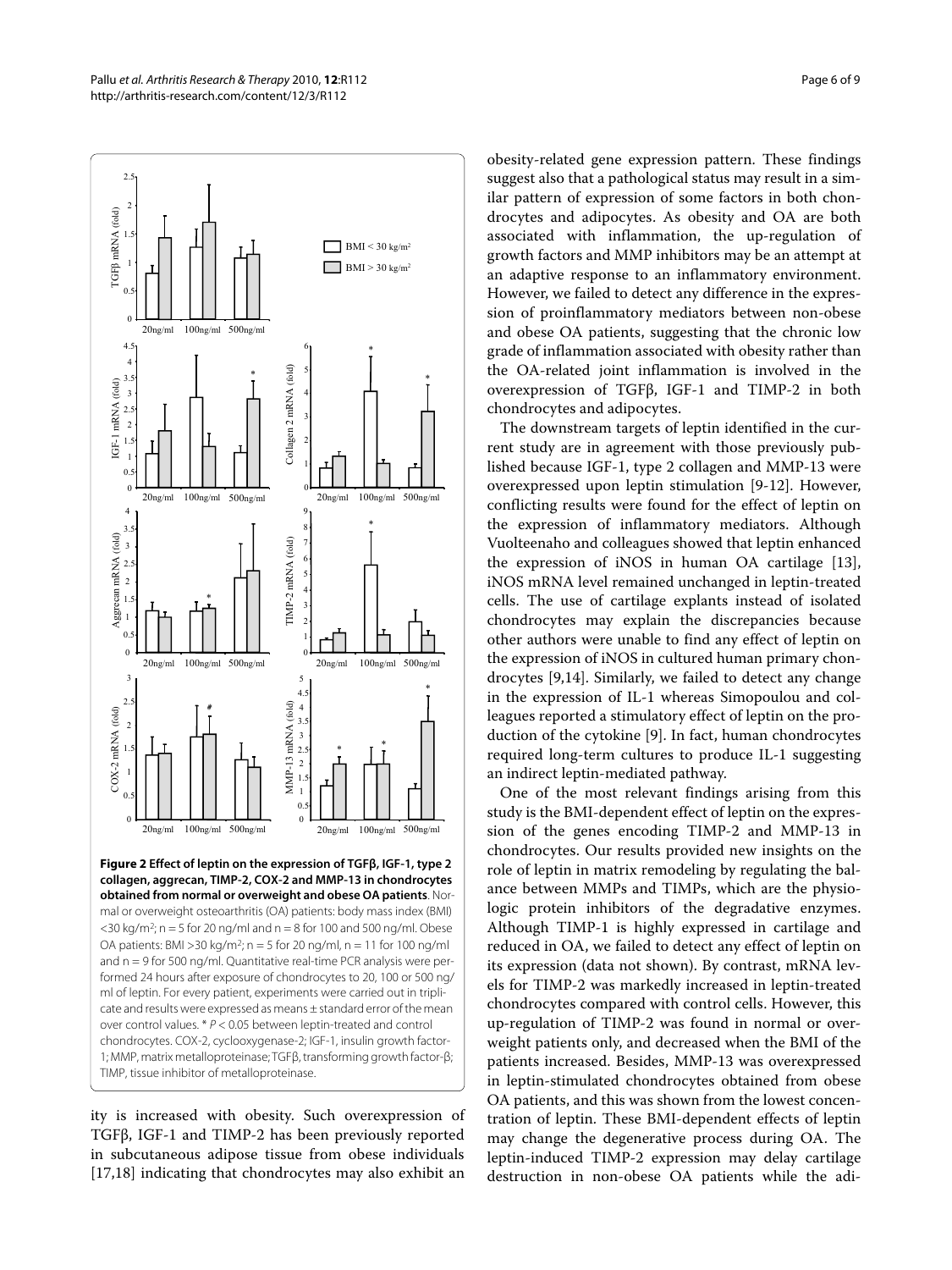

alloproteinase (MMP)-13 were determined by quantitative real-time PCR. For every patient, experiment was carried out in triplicate, and results were expressed as means over control values. Correlations were calculated by Spearman's correlation analysis (r, correlation coefficient with p value of correlation). P < 0.05 was considered significant.

pokine may enhance cartilage damage in obese OA patients. It is worth noting that the BMI-dependent effect of leptin found for genes involved in matrix remodeling was not showed for COX-2, iNOS or IL-1 suggesting that the adipokine did not modulate the production of proinflammatory mediators in cartilage from obese patients.

The other interesting finding of the study is the influence of leptin concentration. Among the three concentrations used in the current study, two doses represented the *in vivo* situation given that the synovial fluid levels of leptin in patients with OA range from 1 to 100 ng/ml [8]. As the chondrocyte sensitivity to exogenous stimulating factor may be reduced when cells are isolated from the extracellular matrix, a higher leptin dosage was also tested [19]. Most of the anabolic and catabolic genes were insensitive to the lowest dose of leptin regardless of BMI, MMP-13 being the single target of leptin at 20 ng/ml in obese patients. Beside, the relations between cell responsiveness and BMI indicated that chondrocytes collected from patients with low BMI displayed most responsiveness with 100 ng/ml of leptin. This dosage also induced the expression of genes encoding aggrecan, COX-2 and

MMP-13 in obese patients. However, we were not able to find any significant correlation between cell responsiveness and BMI with these slight stimulatory effects of leptin at 100 ng/ml. The lack of a marked effect of leptin at 20 ng/ml also explains the lack of any association between chondrocyte response to the adipokine and BMI. The most striking effects of leptin in obese patients, that is the up-regulation of IGF-1, collagen type 2 and MMP-13, were found with the highest concentration of leptin. Chondrocytes from obese patients may already be so strongly exposed to elevated leptin levels within the joint that they are refractory to further stimulation. The attenuation of leptin sensitivity may result either from a downregulation of the leptin receptor or from impairments of the signal transduction process. In agreement with the data obtained by Simopoulou and colleagues [9], we failed to detect any change in the expression of the receptor neither between normal or overweight and obese patients, nor upon stimulation of OA chondrocytes with 100 or 500 ng/ml of leptin (data not shown). The activation of the Janus kinase/STAT pathway has been investigated to determine whether the leptin-induced sig-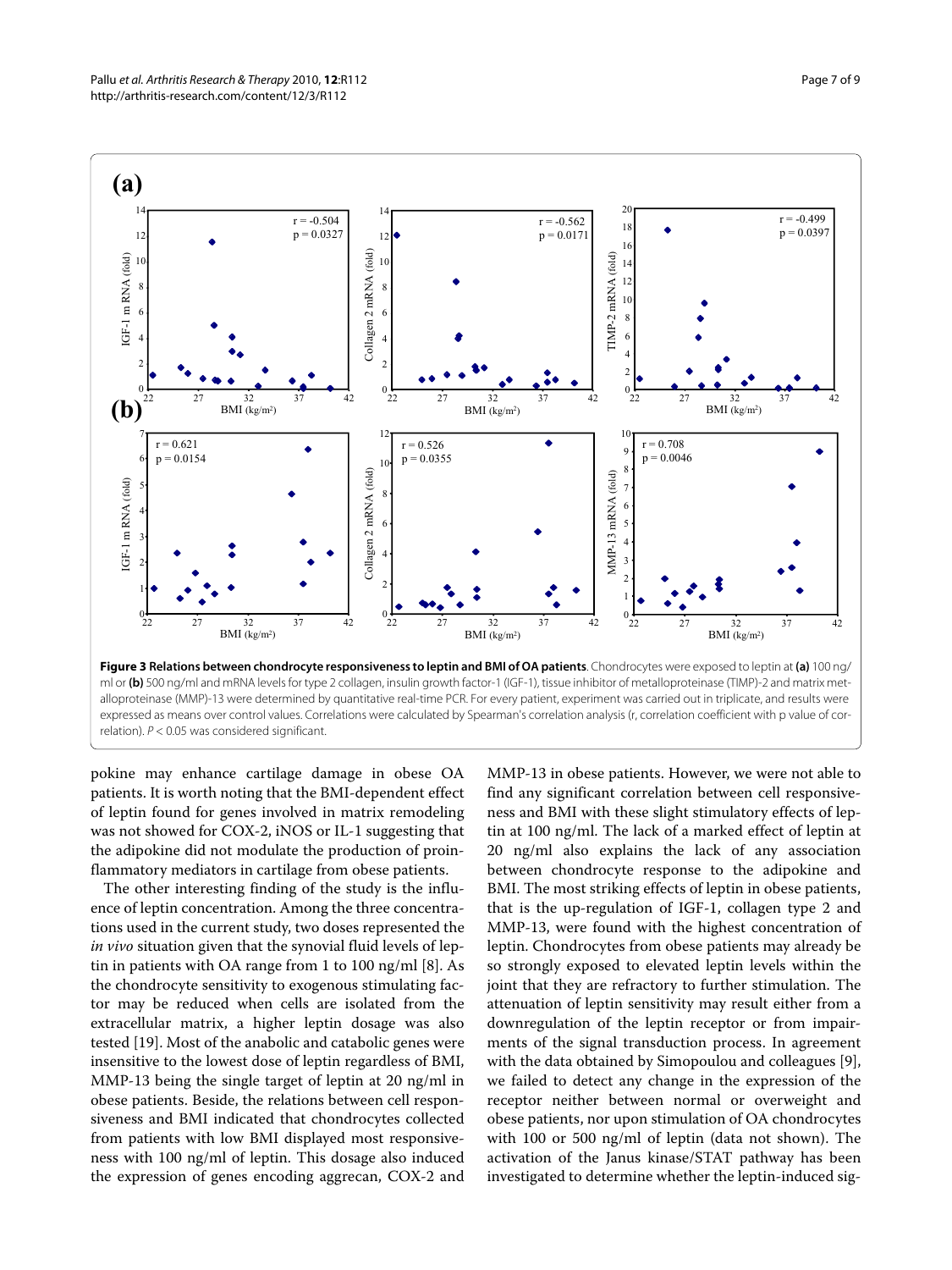

ml for 10 minutes. For every patient, experiments were carried out in duplicate and results were expressed as means ± standard error of the mean over control values.  $* P < 0.05$  between leptin-treated and control chondrocytes. BMI, body mass index; OA, osteoarthritis; STAT, signal transducer and activator of transcription.

nal transduction process was not impaired [20]. In the current study, the elevated concentration of leptin actually induced the phosphorylation of STAT  $1\alpha$  and -3 in chondrocytes. This STAT activation resulted in the expression of target genes in chondrocytes issued from obese patients but was unable to drive gene expression in cells collected from normal or overweight patients probably because of a negative feedback inhibition of leptin signaling. By contrast, the adipokine at 100 ng/ml mediated its effects through a STAT-independent pathway because this concentration of leptin failed to activate STAT 3. Other signaling pathways, such as ERK and phosphatidylinositol3-kinase, may be involved. Leptin was shown to regulate the differentiation of the ATDC5 chondrogenic cell line through activation of ERK1/2 [21], and to activate the IRS-1/PI3K/Akt pathway to induce migration of human chondrosarcoma cells [22]. The STAT-independent signal transduction process was, however, disrupted when chondrocytes from obese OA patients were stimulated with 100 ng/ml of leptin. As STAT 1 has been found to act as a negative transcriptional regulator [23,24], leptin-induced STAT 1 phosphorylation in chondrocytes from obese patients may interfere with the transcriptional machinery and may lead to the loss of cell sensitivity to leptin. The responsiveness to the adipokine was then restored in chondrocytes from obese patients after activation of STAT 3 by high adipokine level. The relations found in the current study

between BMI and the leptin-induced gene expression, which are negative for 100 ng/ml of leptin and positive for the highest leptin level, further support the finding that leptin may have the ability to differentially regulate the expression of target genes depending on both the BMI and the dose.

#### **Conclusions**

The current study indicated that MMP-13 was the single target gene induced by the 20 ng/ml leptin treatment. More importantly, chondrocytes from obese OA patients exhibit a response pattern to leptin different from those collected from normal or overweight patients. Consequently, leptin may protect cartilage from the degenerative process in patients with BMI of more than 30 kg/m<sup>2</sup> through overexpression of genes encoding IGF-1, type 2 collagen and TIMP-2. By contrast, leptin may have a dualistic effect in obese patients as it up-regulated not only IGF-1 and type 2 collagen but also MMP-13. This BMI-dependent effect of leptin may explain why obesity is a risk factor for OA and further supports the recent data found by Griffin and colleagues, which showed that the incidence of knee OA is not increased in extremely obese leptin-impaired signaling [7]. The current findings provide therefore new insights to better understand the relation between obesity and OA, and to use a preventive approach with dietetic guidelines to reduce the incidence of OA. They are also a new starting point to identify the molecular mechanism for the BMI-dependent regulation of gene expression by leptin.

#### **Abbreviations**

BMI: body mass index; COX-2: cyclooxygenase-2; ELISA: enzyme-linked immunosorbent assay; IGF-1: insulin growth factor-1; IL-1: interleukin-1; MMP: matrix metalloproteinase; iNOS: inducible nitric oxide synthase; OA: osteoarthritis; RT-PCR: reverse-transcription polymerase chain reaction; STAT: signal transducer and activator of transcription; TGFβ: transforming growth factor-β; TIMP: tissue inhibitor of metalloproteinase.

#### **Competing interests**

The authors declare that they have no competing interests.

#### **Authors' contributions**

SP carried out the experiments and the RT-PCR analysis, performed the statistical analysis, participated in the interpretation of the data and drafted the manuscript. PJF was involved in collecting and preparing samples, performed the experiments and participated in the interpretation of the data. CG was involved in collecting and preparing samples, and carried out RT-PCR experiments. PP participated in the design of the study and helped to draft the manuscript. PN helped to draft the manuscript. DM recruited the patients and provided the cartilage specimens and helped to draft the manuscript. BT was involved in interpretating the data and revising the manuscript critically for important intellectual content. NP participated in the coordination of the study and in the interpretation of the data, and drafted the manuscript. All authors read and approved the final version to be published.

#### **Acknowledgements**

This work was supported by grants from INSERM (PROA 2006), from the Contrat de Programme de Recherche Clinique, CHU de Nancy, France, from the Communaute Urbaine du Grand Nancy (CUGN) and from the Conseil General  $(CG54)$